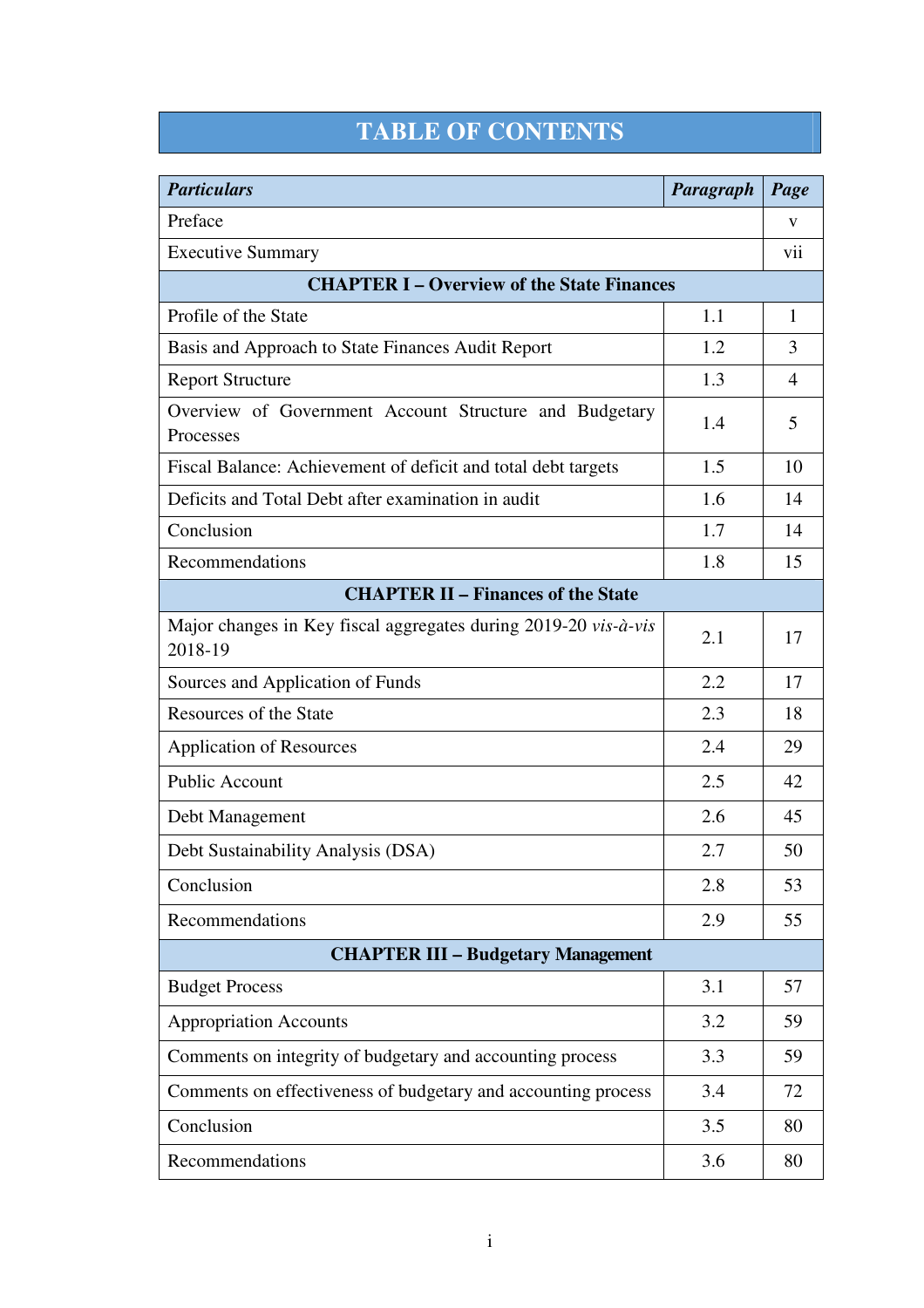| <b>Particulars</b>                                                                 | Paragraph | Page |  |  |  |
|------------------------------------------------------------------------------------|-----------|------|--|--|--|
| <b>CHAPTER IV - Quality of Accounts and Financial Reporting Practices</b>          |           |      |  |  |  |
| Funds transferred directly to State implementing agencies                          | 4.1       | 81   |  |  |  |
| Delay in submission of Utilisation Certificates                                    | 4.2       | 82   |  |  |  |
| <b>Abstract Contingent Bills</b>                                                   | 4.3       | 84   |  |  |  |
| <b>Personal Deposit Accounts</b>                                                   | 4.4       | 86   |  |  |  |
| Indiscriminate use of Minor Head 800                                               | 4.5       | 86   |  |  |  |
| <b>Collection of Labour Cess</b>                                                   | 4.6       | 89   |  |  |  |
| Outstanding balance under major Suspense and DDR heads                             | 4.7       | 90   |  |  |  |
| Reconciliation of Departmental figures                                             | 4.8       | 91   |  |  |  |
| <b>Reconciliation of Cash Balances</b>                                             | 4.9       | 91   |  |  |  |
| Compliance with Accounting Standards                                               | 4.10      | 92   |  |  |  |
| Submission of Accounts/ Separate Audit Reports of Autonomous<br><b>Bodies</b>      | 4.11      | 93   |  |  |  |
| Departmental<br>Commercial<br>Undertakings/Corporations/<br>Companies              | 4.12      | 95   |  |  |  |
| Grants / loans given to bodies and authorities                                     | 4.13      | 97   |  |  |  |
| Timeliness and Quality of Accounts                                                 | 4.14      | 98   |  |  |  |
| Misappropriations, losses, thefts, etc.                                            | 4.15      | 99   |  |  |  |
| Follow up action on State Finances Audit Report                                    | 4.16      | 100  |  |  |  |
| Conclusion                                                                         | 4.17      | 101  |  |  |  |
| Recommendations                                                                    | 4.18      | 102  |  |  |  |
| <b>CHAPTER V - Functioning of State Public Sector Enterprises</b>                  |           |      |  |  |  |
| Introduction                                                                       | 5.1       | 103  |  |  |  |
| Mandate                                                                            | 5.2       | 103  |  |  |  |
| Working and non-working SPSEs                                                      | 5.3       | 103  |  |  |  |
| <b>Investment</b> in SPSEs                                                         | 5.4       | 104  |  |  |  |
| Budgetary assistance to SPSEs                                                      | 5.5       | 105  |  |  |  |
| Return<br>Companies<br>on<br>investment<br>in<br>Government<br>and<br>Corporations | 5.6       | 105  |  |  |  |
| Long Term Debt of SPSEs                                                            | 5.7       | 106  |  |  |  |
| <b>Operating Efficiency of SPSEs</b>                                               | 5.8       | 107  |  |  |  |
| Return on Capital Employed                                                         | 5.9       | 107  |  |  |  |
| Return on Equity (ROE)                                                             | 5.10      | 108  |  |  |  |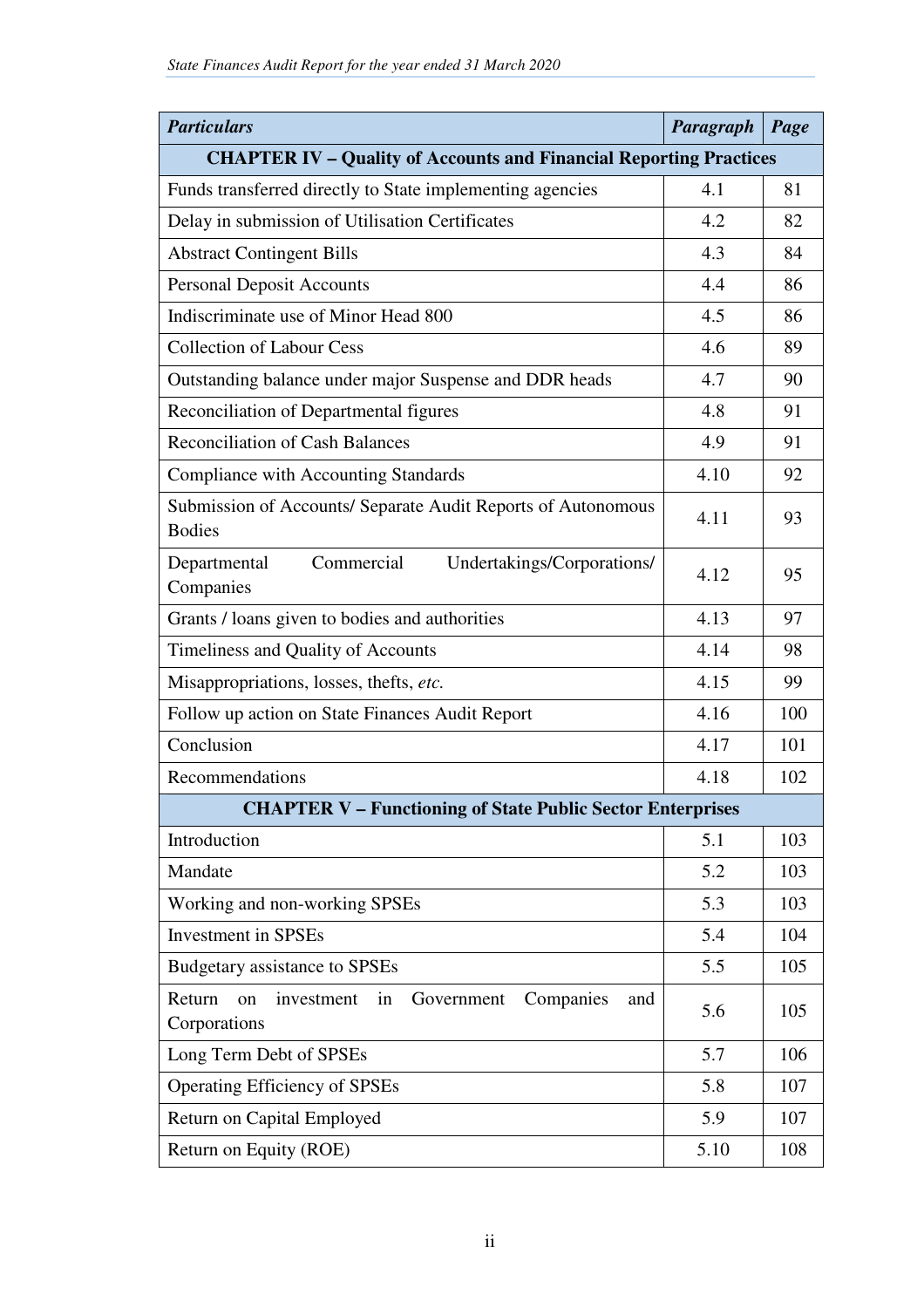| <b>Particulars</b>                                                        | Paragraph | Page |
|---------------------------------------------------------------------------|-----------|------|
| <b>SPSEs incurring Losses</b>                                             | 5.11      | 108  |
| Erosion of capital in Government Companies                                | 5.12      | 108  |
| <b>Audit of State Public Sector Enterprises (SPSEs)</b>                   | 5.13      | 109  |
| Appointment of Statutory auditors of Public Sector Enterprises<br>by CAG  | 5.14      | 109  |
| Submission of Accounts by SPSEs                                           | 5.15      | 109  |
| Timeliness in preparation of Accounts by SPSEs                            | 5.16      | 110  |
| CAG's oversight - Audit of Accounts and Supplementary Audit               | 5.17      | 110  |
| Audit of Accounts of Government Companies by Statutory<br><b>Auditors</b> | 5.18      | 111  |
| Supplementary Audit of Accounts of Government Companies                   | 5.19      | 111  |
| Non-Compliance with provisions of Accounting Standards/IND<br>AS          | 5.20      | 111  |
| Result of CAG's oversight role                                            | 5.21      | 112  |
| Conclusion                                                                | 5.22      | 112  |
| Recommendations                                                           | 5.23      | 112  |